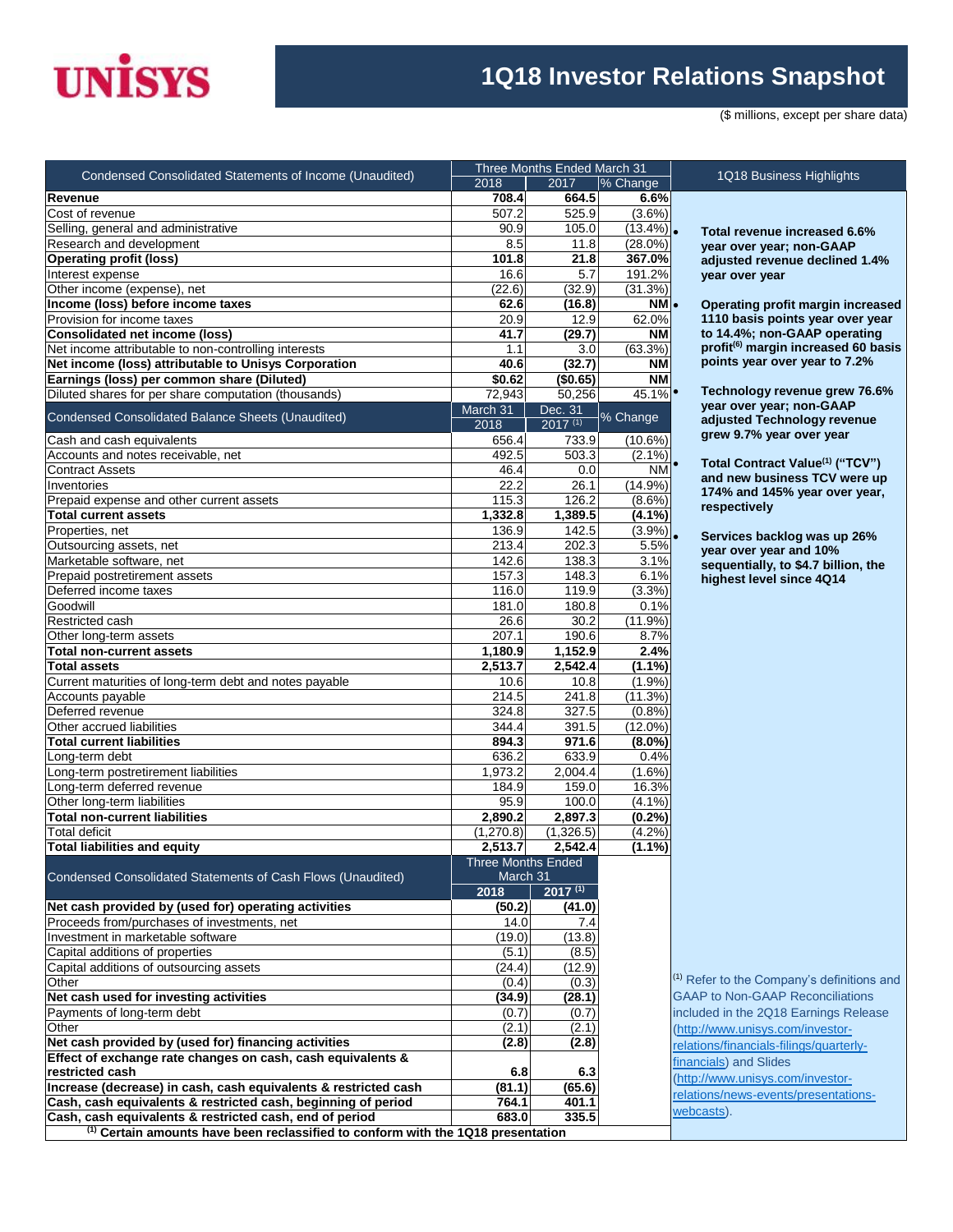## 1Q18 Revenue Profile (\$M)



| <b>Segment</b>                  | 1Q18        | 1Q17            | Change        | %             | In Constant Currency        |
|---------------------------------|-------------|-----------------|---------------|---------------|-----------------------------|
| Services                        | \$568.5     | \$585.3         | (\$16.8)      | (2.9%         | $(6.5\%)$                   |
| Technology                      | \$139.9     | \$79.2          | \$60.7        | 76.6%         | 69.6%                       |
| Total                           | \$708.4     | \$664.5         | \$43.9        | 6.6%          | 2.5%                        |
| <b>Segment Detail</b>           | 1Q18        | 1Q17            | Change        | %             | In Constant Currency        |
| Cloud & Infrastructure Services | \$318.4     | \$337.4         | (\$19.0)      | $(5.6\%)$     | (8.9%                       |
| <b>Application Services</b>     | \$192.9     | \$199.4         | (\$6.5)       | (3.3%)        | $(6.1\%)$                   |
| <b>BPO Services</b>             | \$57.2      | \$48.5          | \$8.7         | 17.9%         | 8.6%                        |
| Technology                      | \$139.9     | \$79.2          | \$60.7        | 76.6%         | 69.6%                       |
| Total                           | \$708.4     | \$664.5         | \$43.9        | 6.6%          | 2.5%                        |
| Geography                       | <b>1Q18</b> | 1017            | Change        | $\frac{9}{6}$ | In Constant Currency        |
| U.S.& Canada                    | \$294.1     | \$342.0         | (\$47.9)      | $(14.0\%)$    | $(14.1\%)$                  |
| International                   | \$414.3     | \$322.5         | \$91.8        | 28.5%         | 19.2%                       |
| Total                           | \$708.4     | \$664.5         | \$43.9        | 6.6%          | 2.5%                        |
| <b>Regional Detail</b>          | 1Q18        | <b>1Q17</b>     | Change        | $\frac{0}{0}$ | <b>In Constant Currency</b> |
| U.S. & Canada                   | \$294.1     | \$342.0         | (\$47.9)      | $(14.0\%)$    | $(14.1\%)$                  |
| <b>EMEA</b>                     | \$231.0     | \$178.8         | \$52.2        | 29.2%         | 14.2%                       |
| Asia Pacific                    | \$101.0     | \$81.3          | \$19.7        | 24.2%         | 20.3%                       |
| Latin America                   | \$82.3      | \$62.4          | \$19.9        | 31.9%         | 34.0%                       |
| Total                           | \$708.4     | \$664.5         | \$43.9        | 6.6%          | 2.5%                        |
| Sector                          | 1Q18        | <b>1Q17</b>     | Change        | $\frac{9}{6}$ | In Constant Currency        |
| <b>Enterprise Solutions</b>     | \$564.6     | \$516.8         | \$47.8        | 9.2%          | 3.9%                        |
| U.S. Federal                    | \$143.8     | \$147.7         | ( \$3.9)      | $(2.6\%)$     | $(2.6\%)$                   |
| Total                           | \$708.4     | \$664.5         | \$43.9        | 6.6%          | 2.5%                        |
| <b>Sector Detail</b>            | 1Q18        | <b>1Q17</b>     | <b>Change</b> | %             | In Constant Currency        |
| U.S. Federal                    | \$143.8     | \$147.7         | (\$3.9)       | $(2.6\%)$     | $(2.6\%)$                   |
| <b>Public Sector</b>            | \$159.6     | \$158.2         | \$1.4         | 0.9%          | (2.4% )                     |
| Commercial                      | \$214.6     | \$202.9         | \$11.7        | 5.8%          | $(0.6\%)$                   |
| Financial                       | \$190.4     | \$155.7         | \$34.7        | 22.3%         | 16.6%                       |
| Total                           | \$708.4     | \$664.5         | \$43.9        | 6.6%          | 2.5%                        |
| <b>Revenue Type</b>             | 1Q18        | <b>1Q17</b>     | Change        | %             |                             |
| <b>Recurring Services</b>       | \$466.8     | \$462.6         | \$4.2         | 0.9%          |                             |
| <b>Non-Recurring Services</b>   | \$101.7     | $\sqrt{$122.7}$ | (\$21.0)      | $(17.1\%)$    |                             |
| Technology                      | \$139.9     | \$79.2          | \$60.7        | 76.6%         |                             |
| Total                           | \$708.4     | \$664.5         | \$43.9        | 6.6%          |                             |